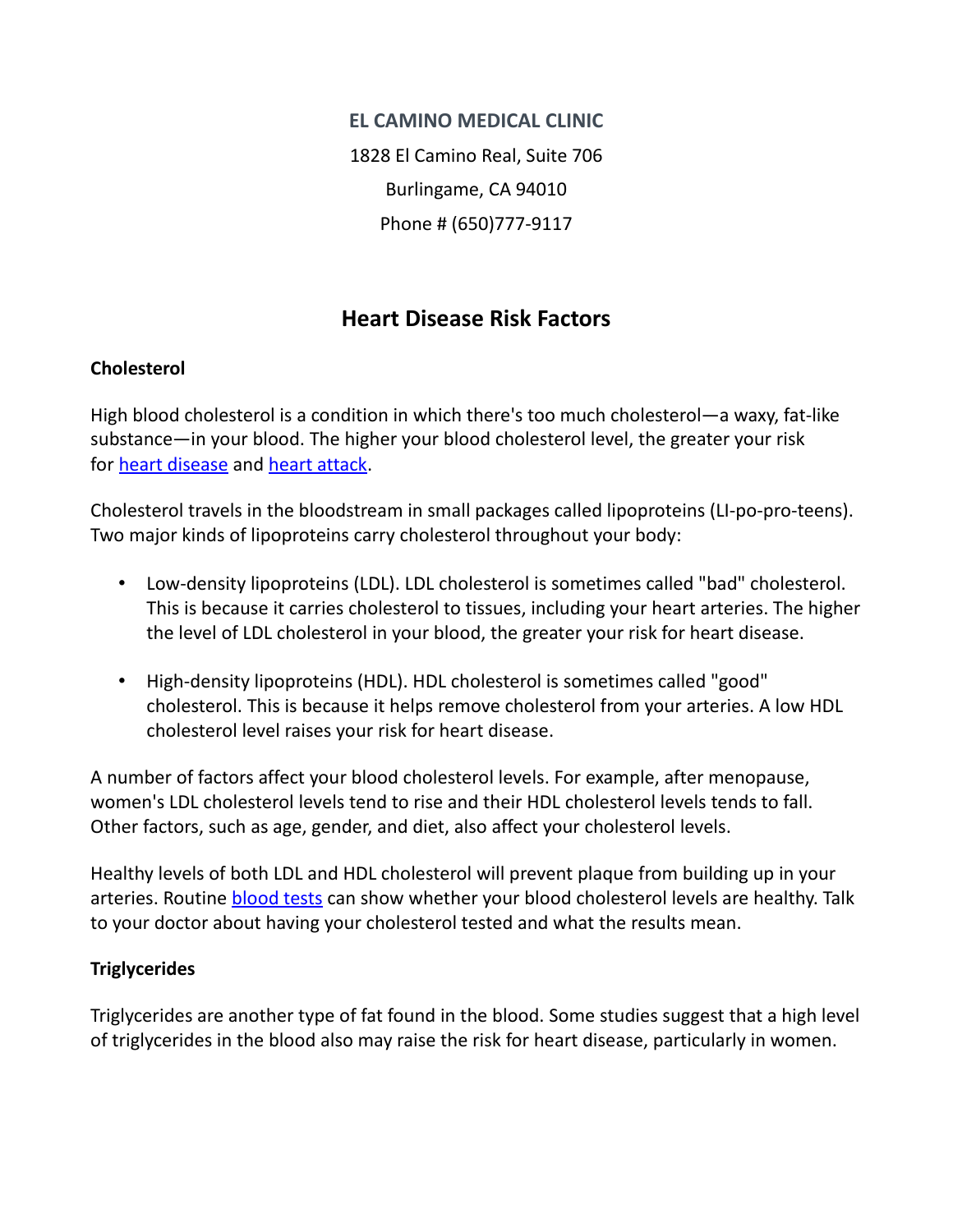# **High Blood Pressure**

"Blood pressure" is the force of blood pushing against the walls of your arteries as your heart pumps out blood. If this pressure rises and stays high over time, it can damage your heart and lead to plaque buildup.

Often, high blood pressure (HBP) has no signs or symptoms. However, the condition can be detected using a simple test that involves placing a blood pressure cuff around your arm.

Most adults should have their blood pressure checked at least once a year. Talk to your doctor about how often you should have your blood pressure checked. If you have HBP, you will likely need to have your blood pressure checked more often.

All levels above 120/80 mmHg raise your risk for heart disease. This risk grows as blood pressure levels rise. Only one of the two blood pressure numbers has to be above normal to put you at greater risk for heart disease and heart attack.

Blood pressure normally rises with age and body size. Newborns often have very low blood pressure numbers, while older teens have numbers similar to adults.

# **Diabetes**

Diabetes is a disease in which the body's blood sugar level is too high. The two types of diabetes are type 1 and type 2.

In type 1 diabetes, the body's blood sugar level is high because the body doesn't make enough insulin. Insulin is a hormone that helps move blood sugar into cells, where it's used for fuel. In type 2 diabetes, the body's blood sugar level is high mainly because the body doesn't use its insulin properly.

Over time, a high blood sugar level can lead to increased plaque buildup in your arteries. Having diabetes doubles your risk for heart disease.

Prediabetes is a condition in which your blood sugar level is higher than normal, but not as high as it is in diabetes. If you have prediabetes and don't take steps to manage it, you're likely to develop type 2 diabetes within 10 years. You're also at higher risk for heart disease.

Being overweight or obese raises your risk for type 2 diabetes. With modest weight loss and moderate physical activity, people who have prediabetes may be able to delay or prevent type 2 diabetes. They also may be able to lower their risk for heart disease and heart attack.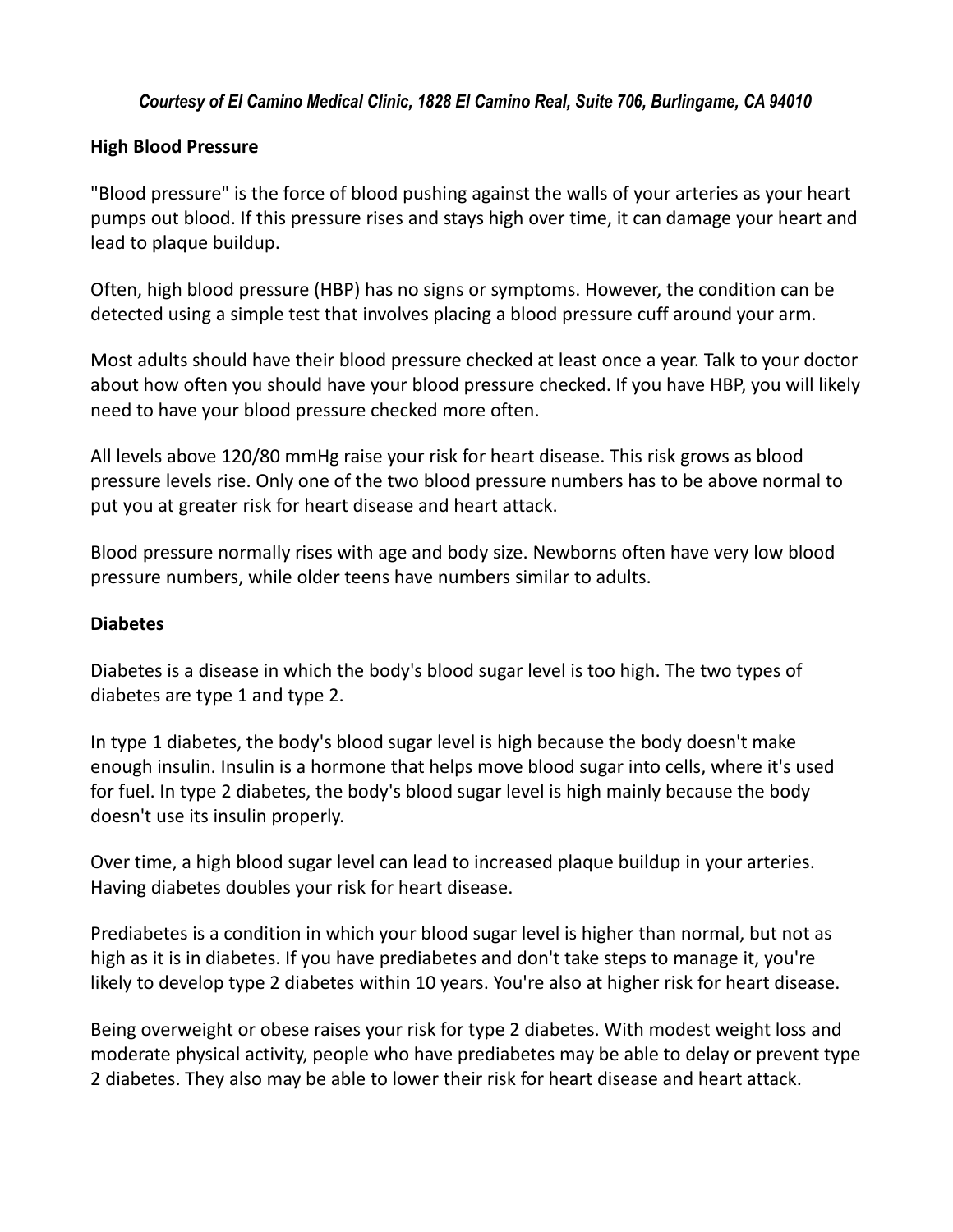Type 2 diabetes develops over time and sometimes has no symptoms. Go to your doctor or local clinic to have your blood sugar levels tested regularly to check for diabetes and prediabetes.

# **Overweight and Obesity**

The terms "overweight" and "obesity" refer to a person's overall body weight and whether it's too high. Overweight is having extra body weight from muscle, bone, fat, and/or water. Obesity is having a high amount of extra body fat.

The most commonly used measure of overweight and obesity is body mass index (BMI). In adults, a BMI of 18.5 to 24.9 is considered normal. Over two-thirds of American adults are overweight, and almost one-third of these adults are obese.

Being overweight or obese can raise your risk for heart disease and heart attack. This is mainly because overweight and obesity are linked to other heart disease risk factors, such as high blood cholesterol and triglyceride levels, high blood pressure, and diabetes.

# **Smoking**

Smoking tobacco or long-term exposure to secondhand smoke raises your risk for heart disease and heart attack.

Smoking triggers a buildup of plaque in your arteries. Smoking also increases the risk of blood clots forming in your arteries. Blood clots can block plaque-narrowed arteries and cause a heart attack.

The more you smoke, the greater your risk for heart attack. Studies show that if you quit smoking, you cut your risk for heart attack in half within a year. The benefits of quitting smoking occur no matter how long or how much you've smoked.

# **Lack of Physical Activity**

Inactive people are nearly twice as likely to develop heart disease as those who are active. A lack of physical activity can worsen other heart disease risk factors, such as high blood cholesterol and high triglyceride levels, high blood pressure, diabetes and prediabetes, and overweight and obesity.

Being physically active is one of the most important things you can do to keep your heart healthy. The good news is that even modest amounts of physical activity are good for your health. The more active you are, the more you will benefit.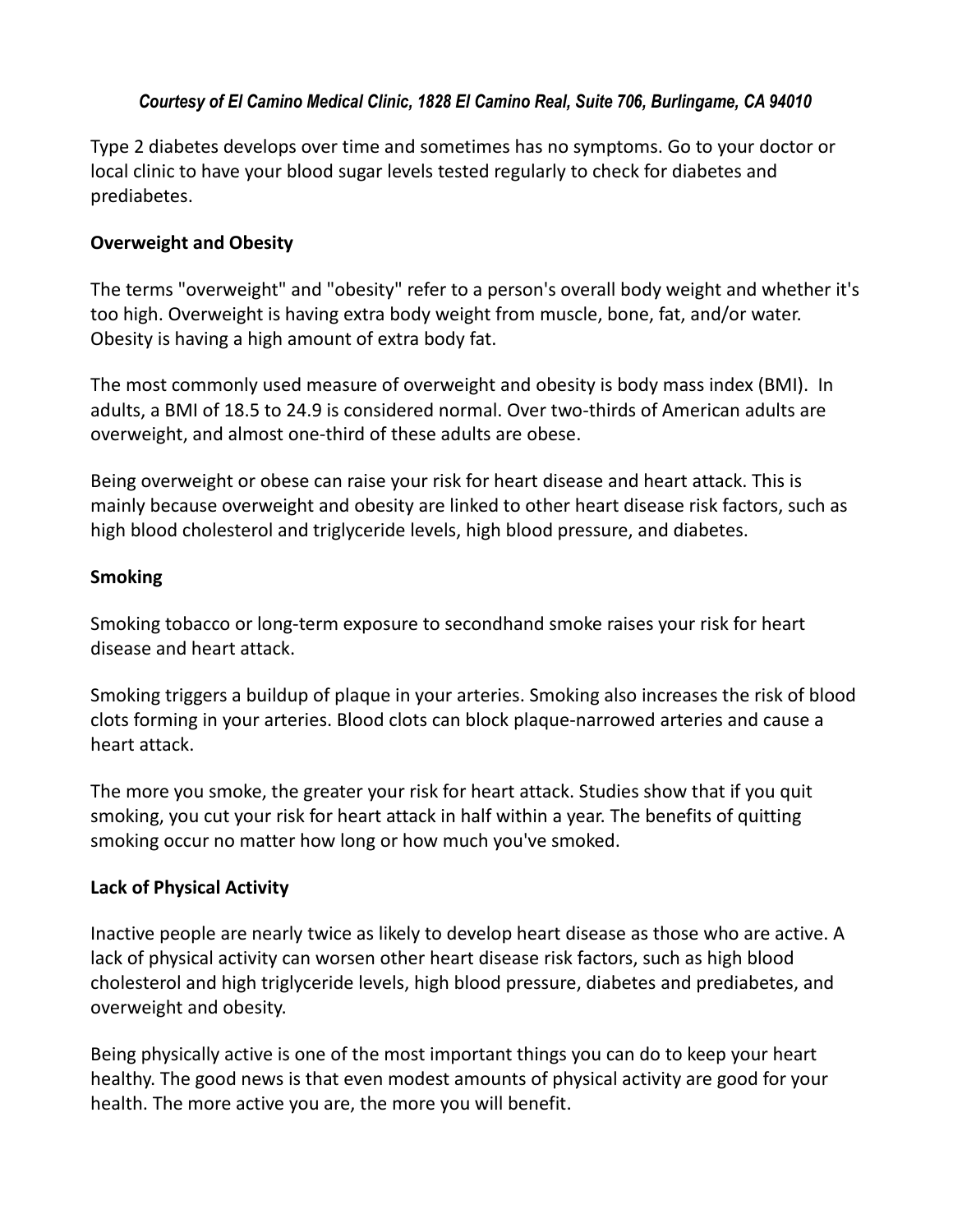# **Unhealthy Diet**

An unhealthy diet can raise your risk for heart disease. For example, foods that are high in saturated and *trans* fats and cholesterol raise LDL cholesterol. Thus, you should try to limit these foods.

Saturated fats are found in some meats, dairy products, chocolate, baked goods, and deepfried and processed foods. *Trans* fats are found in some fried and processed foods. Cholesterol is found in eggs, many meats, dairy products, commercial baked goods, and certain types of shellfish.

It's also important to limit foods that are high in sodium (salt) and added sugars. A high-salt diet can raise your risk for high blood pressure.

Added sugars will give you extra calories without nutrients like vitamins and minerals. This can cause you to gain weight, which raises your risk for heart disease. Added sugars are found in many desserts, canned fruits packed in syrup, fruit drinks, and nondiet sodas.

You also should try to limit how much alcohol you drink. Too much alcohol will raise your blood pressure. It also will add calories, which can cause weight gain.

# **Stress**

Stress and anxiety may contribute to the development of heart disease. Stress and anxiety also can trigger your arteries to tighten. This can raise your blood pressure and your risk for heart attack.

The most commonly reported trigger for a heart attack is an emotionally upsetting event, especially one involving anger. Stress also may indirectly raise your risk for heart disease if it makes you more likely to smoke or overeat foods high in fat and sugar.

# **Age**

As you get older, your risk for heart disease and heart attack rises. This is in part due to the slow buildup of plaque inside your heart arteries, which can start during childhood. In men, the risk for heart disease increases after age 45. In women, the risk increases after age 55.

Most people have some plaque buildup in their heart arteries by the time they're in their seventies. However, only about 25 percent of those people have chest pain, heart attacks, or other signs of heart disease.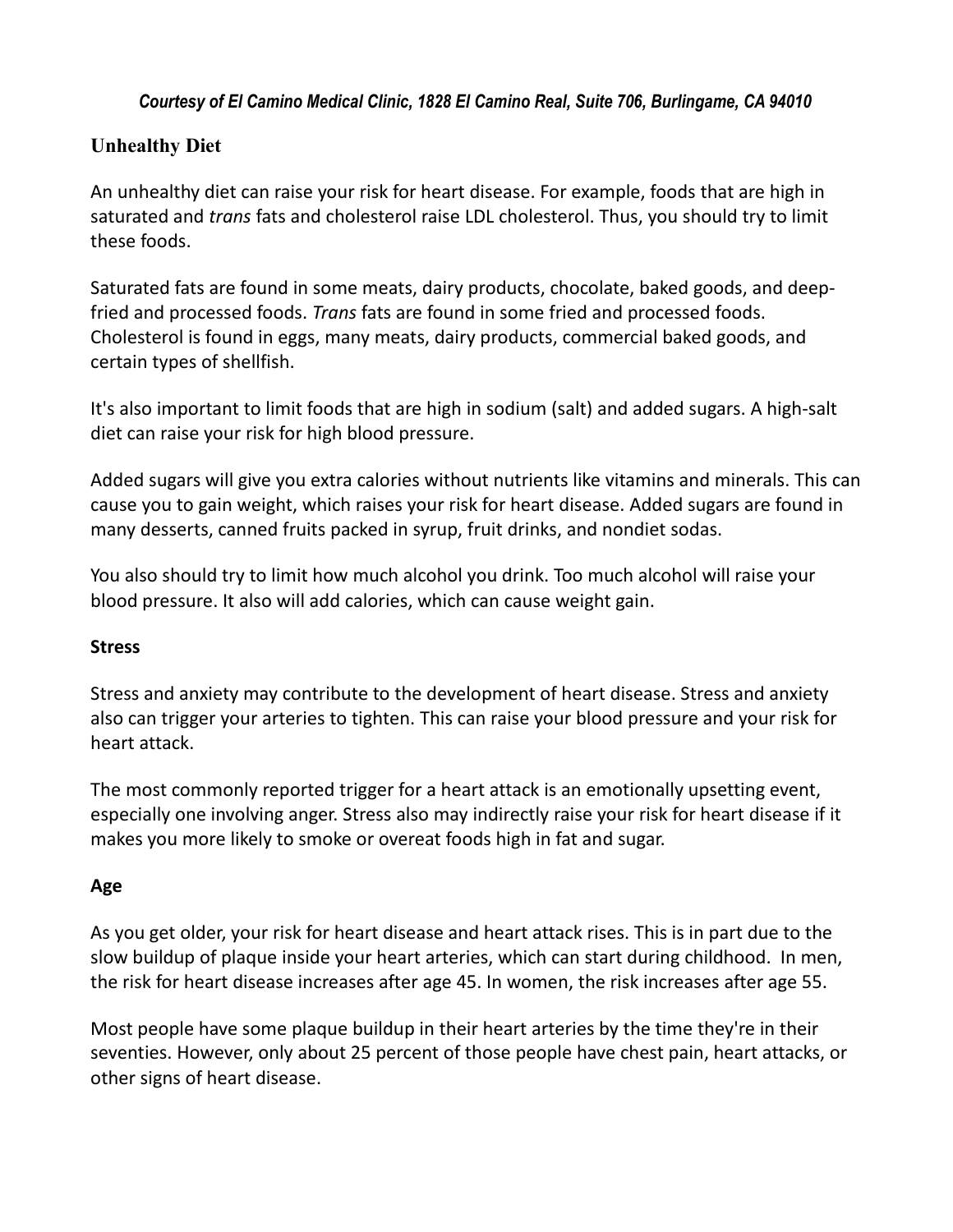#### **Gender**

Before age 55, women have a lower risk for heart disease than men. After age 55, however, the risk for heart disease increases similarly in both women and men. This is because before menopause, estrogen provides some protection against heart disease for women.

Some risk factors may affect heart disease risk differently in women than in men. For example, diabetes raises the risk for heart disease more in women.

#### **Family History**

Family history plays a role in heart disease risk. Your risk increases if your father or brother was diagnosed with heart disease before 55 years of age, or if your mother or sister was diagnosed with the disease before 65 years of age.

However, having a family history of heart disease doesn't mean that you will have it too. This is especially true if your affected family member smoked or had other heart disease risk factors that were not well treated.

Making lifestyle changes and taking medicines to treat other risk factors often can lessen genetic influences and stop or slow the progress of heart disease.

# **How To Prevent and Control Heart Disease Risk Factors**

You can prevent and control many heart disease risk factors, such as [high blood](http://www.nhlbi.nih.gov/health/dci/Diseases/Hbc/HBC_WhatIs.html) [cholesterol,](http://www.nhlbi.nih.gov/health/dci/Diseases/Hbc/HBC_WhatIs.html) [high blood pressure,](http://www.nhlbi.nih.gov/health/dci/Diseases/Hbp/HBP_WhatIs.html) and [overweight and obesity,](http://www.nhlbi.nih.gov/health/dci/Diseases/obe/obe_whatare.html) with lifestyle changes and medicines. Only a few risk factors, such as age, gender, and family history, can't be controlled.

To reduce your risk for [heart disease](http://www.nhlbi.nih.gov/health/dci/Diseases/Cad/CAD_WhatIs.html) and [heart attack,](http://www.nhlbi.nih.gov/health/dci/Diseases/HeartAttack/HeartAttack_WhatIs.html) try to control each risk factor you can. The good news is that many lifestyle changes help control several heart disease risk factors at the same time. For example, physical activity lowers your blood pressure, helps control [diabetes and prediabetes,](http://diabetes.niddk.nih.gov/intro/index.htm) reduces stress, and helps control your weight.

#### **Following a Healthy Diet**

• Low in saturated and *trans* fats. Saturated fats are found in some meats, dairy products, chocolate, baked goods, and deep-fried and processed foods. *Trans*fats are found in some fried and processed foods. Both types of fat raise your LDL, or "bad," cholesterol level.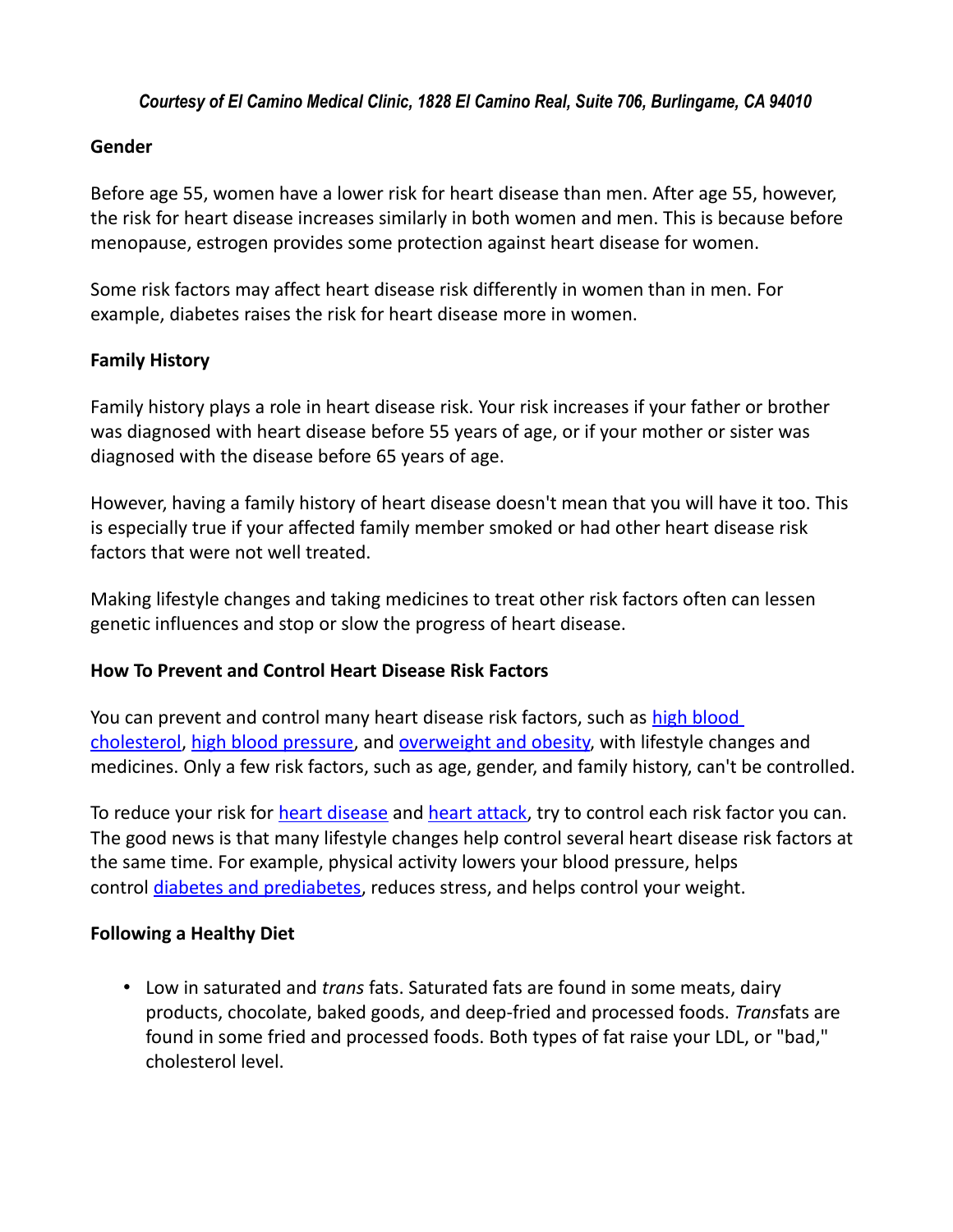- High in the types of fat found in fish and olive oil. These fats are rich in omega-3 fatty acids. Omega-3 fatty acids lower your risk for heart attack, in part by helping prevent blood clots.
- High in fiber, whole grains, fruits, and vegetables. A diet that's rich in these elements not only helps lower your LDL cholesterol level, but also provides nutrients that may help protect against heart disease.
- Low in salt and sugar. A low-salt diet can help you manage your blood pressure. A lowsugar diet can help you prevent weight gain and control diabetes and prediabetes.

#### **Maintaining a Healthy Weight**

Following a healthy diet and being physically active can help you maintain a healthy weight. Controlling your weight helps you control heart disease risk factors.

If you're overweight or obese, try to lose weight. A loss of just 5 to 10 percent of your current weight can lower your heart disease risk. To lose weight, cut back your calorie intake and do more physical activity.

Eat smaller portions and choose lower calorie foods. Don't feel that you have to finish the entrees served at restaurants. Many restaurant portions are oversized and have too many calories for the average person.

#### **Doing Physical Activity Regularly**

You don't have to be an athlete to lower your risk for heart disease. People gain some health benefits from as little as 60 minutes of moderate-intensity aerobic activity per week.

For major health benefits, adults should do at least 150 minutes (2.5 hours) of moderateintensity aerobic activity or 75 minutes (1 hour and 15 minutes) of vigorous-intensity aerobic activity each week.

Another option is to do a combination of both. A general rule is that 2 minutes of moderateintensity activity counts the same as 1 minute of vigorous-intensity activity.

If you have heart disease or symptoms such as chest pain and dizziness, talk to your doctor before you start a new exercise plan. Find out how much and what kinds of physical activity are safe for you. Avoid exercising outdoors when air pollution levels are high or the temperature is very hot or cold.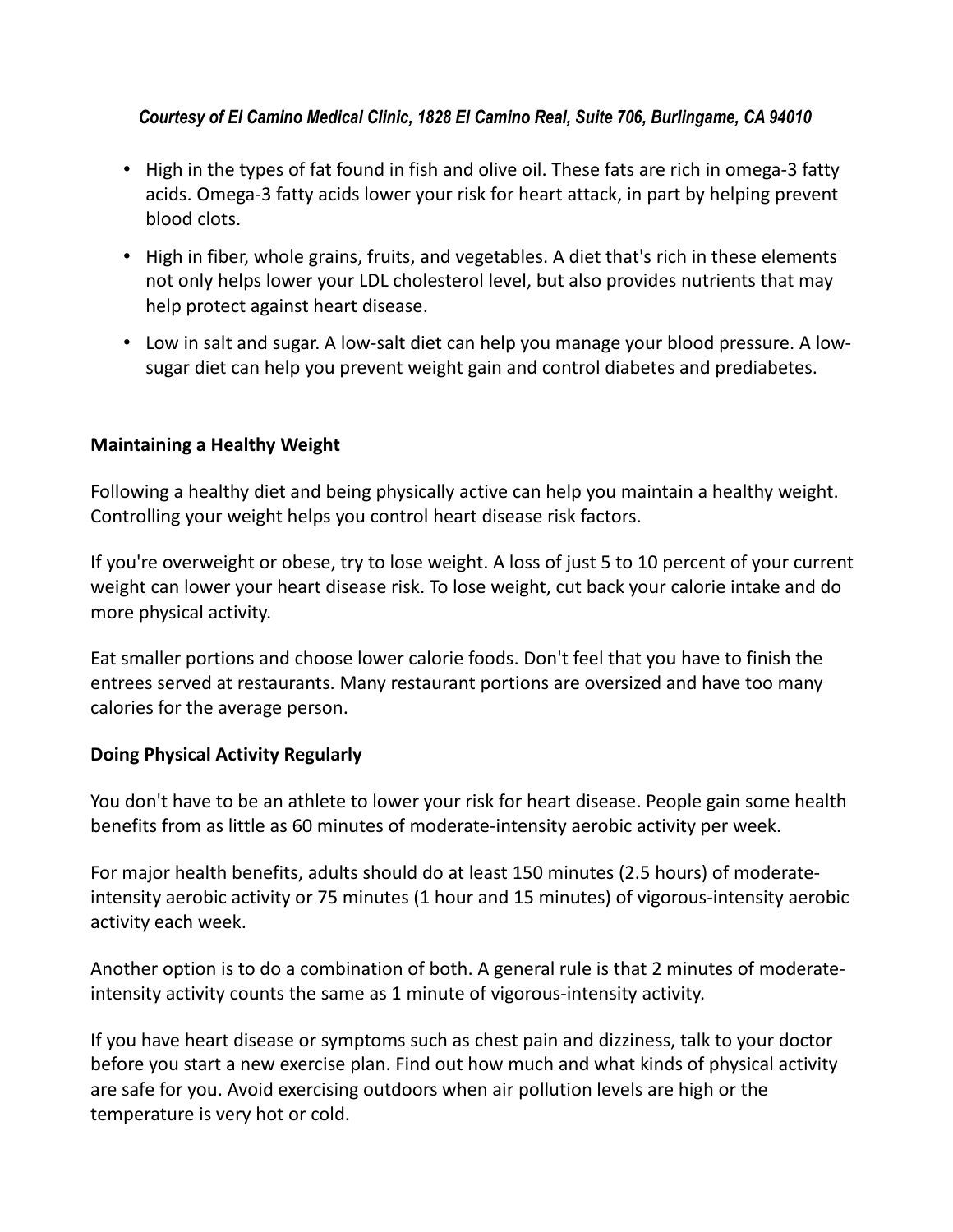# **Quitting Smoking**

If you smoke, quit. Smoking can raise your risk for heart disease and heart attack and worsen other heart disease risk factors. Talk to your doctor about programs and products that can help you quit smoking. Also, try to avoid secondhand smoke.

If you have trouble quitting smoking on your own, consider joining a support group. Many hospitals, workplaces, and community groups offer classes to help people quit smoking.

# **Managing Stress**

Learning how to manage stress, relax, and cope with problems can improve your emotional and physical health. Having supportive people in your life with whom you can share your feelings or concerns can help relieve stress.

Physical activity, medicine, and relaxation therapy also can help relieve stress. You may want to consider participating in a stress management program.

#### **Other Lifestyle Concerns**

If making lifestyle changes is hard for you, try taking things one step at a time. Learn about the benefits of lifestyle changes. Talk to your doctor, and read some of the resources in ["Links](http://www.nhlbi.nih.gov/health/dci/Diseases/hd/hd_links.html) [to Other Information About Heart Disease Risk Factors."](http://www.nhlbi.nih.gov/health/dci/Diseases/hd/hd_links.html)

Figure out what's stopping you from making or sticking to your lifestyle changes. Think about how to overcome these issues. For example, if you're too tired to exercise after work, you may want to try working out before you go to work.

Make a plan to carry out your lifestyle changes that includes specific, realistic goals. Act on your plan and work toward your goals. You may want to do so with the help of a support group or supportive friends and family.

Reward yourself for the gains you've made. Think about what you need to do to maintain your lifestyle changes and avoid unhealthy habits.

Don't give up if you go off your diet or exercise plan or start smoking again. Instead, find out what you need to do to get back on track so you can meet your goals. Many people find that it takes more than one try to make long-term lifestyle changes.